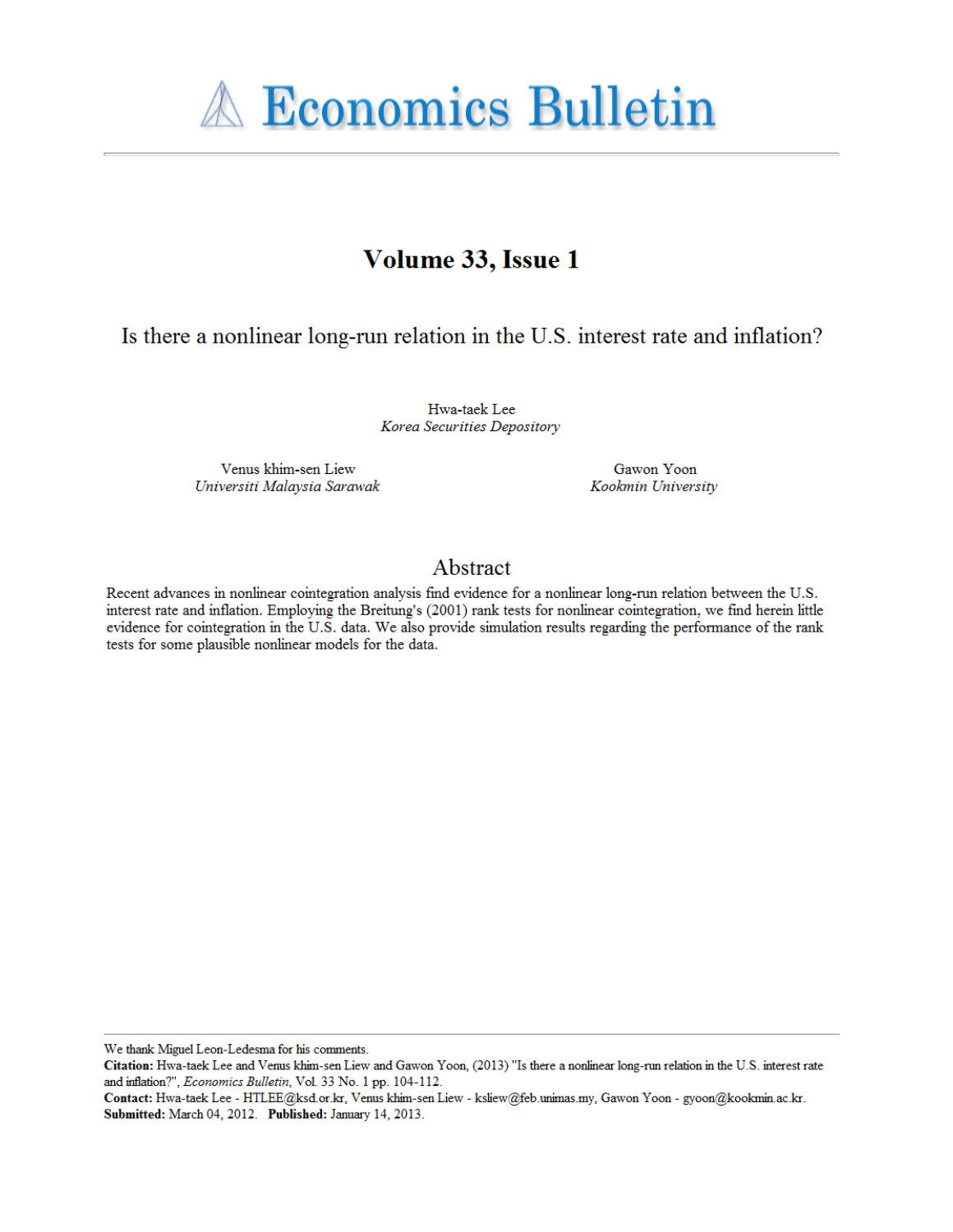### 1 Introduction

The cointegration method has been broadly applied to many economic variables since its initial introduction by Engle and Granger about 25 years ago. Only linear cointegrating relations were considered in the seminar paper. Recently, a great deal of progress has also been made in the study of nonlinear relations. For example, Saikkonen and Choi (2004), Karlsen et al. (2007), and Wang and Phillips (2009) have developed an asymptotic theory for nonlinear cointegrated systems.

Whereas the famous Fisher equation specifies a linear relation between the interest rate and inflation, little evidence has been found in the U.S. data to suggest that they are cointegrated in a linear fashion. Recent studies have detected, however, a nonlinear cointegrating relation. See Christopoulos and León-Ledesma (2007) for detailed empirical results and additional references. Therefore, one may surmise that the interest rate and inflation are indeed nonlinearly cointegrated, if not linearly.

We provide herein a different finding regarding their long-run relation. Using rank tests for cointegration, we detect no evidence for a nonlinear cointegrating relationship. The tests were those proposed by Breitung (2001), and do not require that specific functional forms be specified a priori. This is a very attractive feature of the tests because in many applications the exact nonlinear relationships are unknown. We also conduct Monte Carlo simulations to evaluate the performance of the rank tests for some plausible nonlinear models for the U.S. data.

In the following section, we briefly review the Breitung's (2001) rank tests.

### 2 Rank tests for nonlinear cointegration

Assume that variables  $x_t$  and  $y_t$  exhibit the following relation:

$$
u_t = g(y_t) - f(x_t) \tag{1}
$$

for  $t = 1, ..., T$ , where  $g(y_t) \sim I(1)$ ,  $f(x_t) \sim I(1)$ , and  $u_t \sim I(0)$ . T denotes the sample size. Given that  $u_t \sim I(0)$ ,  $x_t$  and  $y_t$  are nonlinearly cointegrated.

Define the ranked series as  $R_T(y_t) = \text{Rank of } [y_t \text{ among } y_1, \ldots, y_T]$  and construct  $R_T(x_t)$  accordingly. The rank test is constructed by replacing  $f(x_t)$ and  $g(y_t)$  with the ranked series. Because a sequence of ranks is invariant to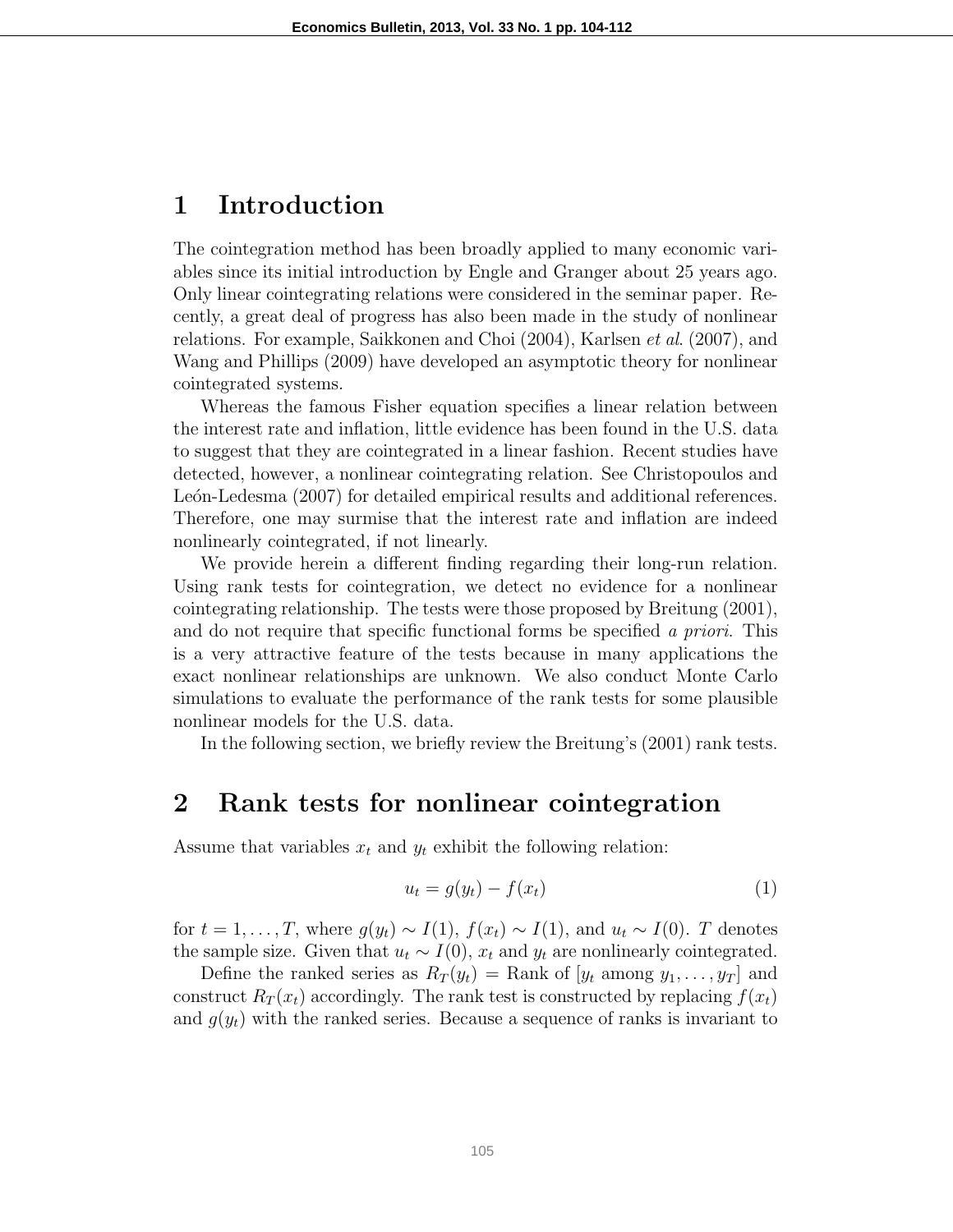a monotonic transformation of the data, we have

$$
R_T[g(y_t)] = R_T(y_t)
$$

and

$$
R_T[f(x_t)] = R_T(x_t).
$$

Define the rank difference as

$$
d_t = R_T(y_t) - R_T(x_t).
$$

Consider the following distance measures:

$$
\kappa_T = T^{-1} \sup_t |d_t| \tag{2}
$$

and

$$
\xi_T = T^{-3} \sum_{t=1}^T d_t^2.
$$
 (3)

When  $f(x_t)$  and  $g(y_t)$  move together,  $d_t$  should be small. Therefore, the null hypothesis of no (nonlinear) cointegration is rejected if the test statistics are too small.

When  $f(x_t)$  and  $g(y_t)$  are correlated, the test statistics are corrected with the estimated correlation coefficient of rank differences. For instance,

$$
\kappa_T^* = \frac{\kappa_T}{\hat{\sigma}_{\Delta d}} \quad \text{and} \quad \xi_T^* = \frac{\xi_T}{\hat{\sigma}_{\Delta d}^2} \tag{4}
$$

where

$$
\hat{\sigma}_{\Delta d}^2 = T^{-2} \sum_{t=2}^T (d_t - d_{t-1})^2.
$$

Additionally, Breitung (2001) defines

$$
\kappa_T^{**} = \frac{\kappa_T^*}{\lambda_\kappa^\alpha (E \rho_T^R)} \quad \text{and} \quad \xi_T^{**} = \frac{\xi_T^*}{\lambda_\xi^\alpha (E \rho_T^R)} \tag{5}
$$

and suggests that  $\lambda_{\kappa}^{\alpha} \left( E \rho_T^R \right)$  be approximated with  $\lambda_{\kappa}^{0.05} \simeq 1 - 0.174 \left( \rho_T^R \right)^2$ and  $\lambda_{\xi}^{\alpha}$  ( $E \rho_T^R$ ) with  $\lambda_{\xi}^{0.05} \simeq 1-0.462 \rho_T^R$ , where  $\rho_T^R$  is the correlation coefficient of the rank differences:

$$
\rho_T^R = \frac{\sum_{t=2}^T \Delta R_T(x_t) \,\Delta R_T(y_t)}{\sqrt{\left(\sum_{t=2}^T \Delta R_T(x_t)^2\right) \left(\sum_{t=2}^T \Delta R_T(y_t)^2\right)}}.
$$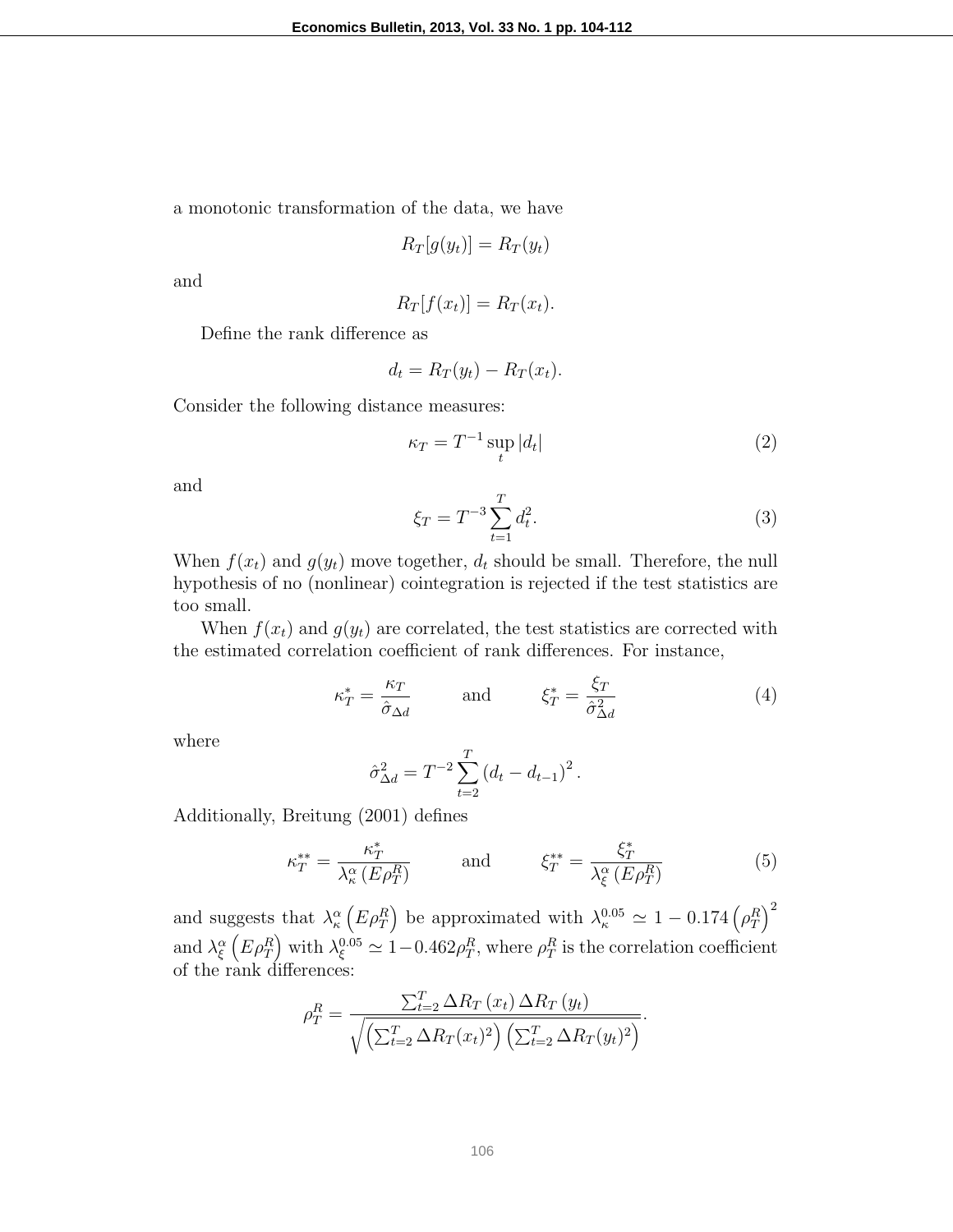It is also possible to test for the existence of cointegration among  $k + 1$ variables,  $y_t, x_{1t}, \ldots, x_{kt}$ . Let  $R_T(\mathbf{x_t}) = [R_T(x_{1t}), \ldots, R_T(x_{kt})]$  be a  $k \times 1$ vector and  $\tilde{\mathbf{b}}_T$  be the least squares estimate from a regression of  $R_T(y_t)$  on  $R_T(\mathbf{x_t})$ . Using the residuals

$$
\tilde{u}_t^R = R_T(y_t) - \mathbf{b}_\mathbf{T}' R_T(\mathbf{x}_t)
$$
\n(6)

a multivariate rank test statistic is obtained from the normalized sum of squares:

$$
\Xi_T[k] = T^{-3} \sum_{t=1}^T \left(\tilde{u}_t^R\right)^2.
$$

To account for a possible correlation between the series, a modified test statistic should be applied:

$$
\Xi_T^*[k] = \frac{\Xi_T[k]}{\hat{\sigma}_{\Delta u}^2} \tag{7}
$$

where  $\hat{\sigma}_{\Delta u}^2 = T^{-2} \sum_{t=2}^T \left( \tilde{u}_t^R - \tilde{u}_{t-1}^R \right)^2$ .

## 3 Main empirical results

#### 3.1 Data

We employ, in this study, the U.S. interest rate,  $i_t$ , and inflation,  $\pi_t$ , data. For comparison to the previous findings in Christopoulos and Leon-Ledesma (2007), we elect to use the same data series as theirs. The sample period is 1960:Q1∼2004:Q4, with a total of 180 observations. We also find very close results with the monthly data series.

There is little evidence for linear cointegration between  $i_t$  and  $\pi_t$  with the Johansen's method. Christopoulos and León-Ledesma (2007) demonstrate, however, that there are nonlinearities between  $i_t$  and  $\pi_t$ , applying the testing procedure developed by Saikkonen and Choi (2004).

#### 3.2 The rank tests for cointegration

Our main results are reported in Table I. Only the  $\kappa_T$  and  $\xi_T$  tests find some evidence for cointegration. However, these tests are based on the assumption that  $f(i_t)$  and  $g(\pi_t)$  are independent. Allowing for correlation, no evidence for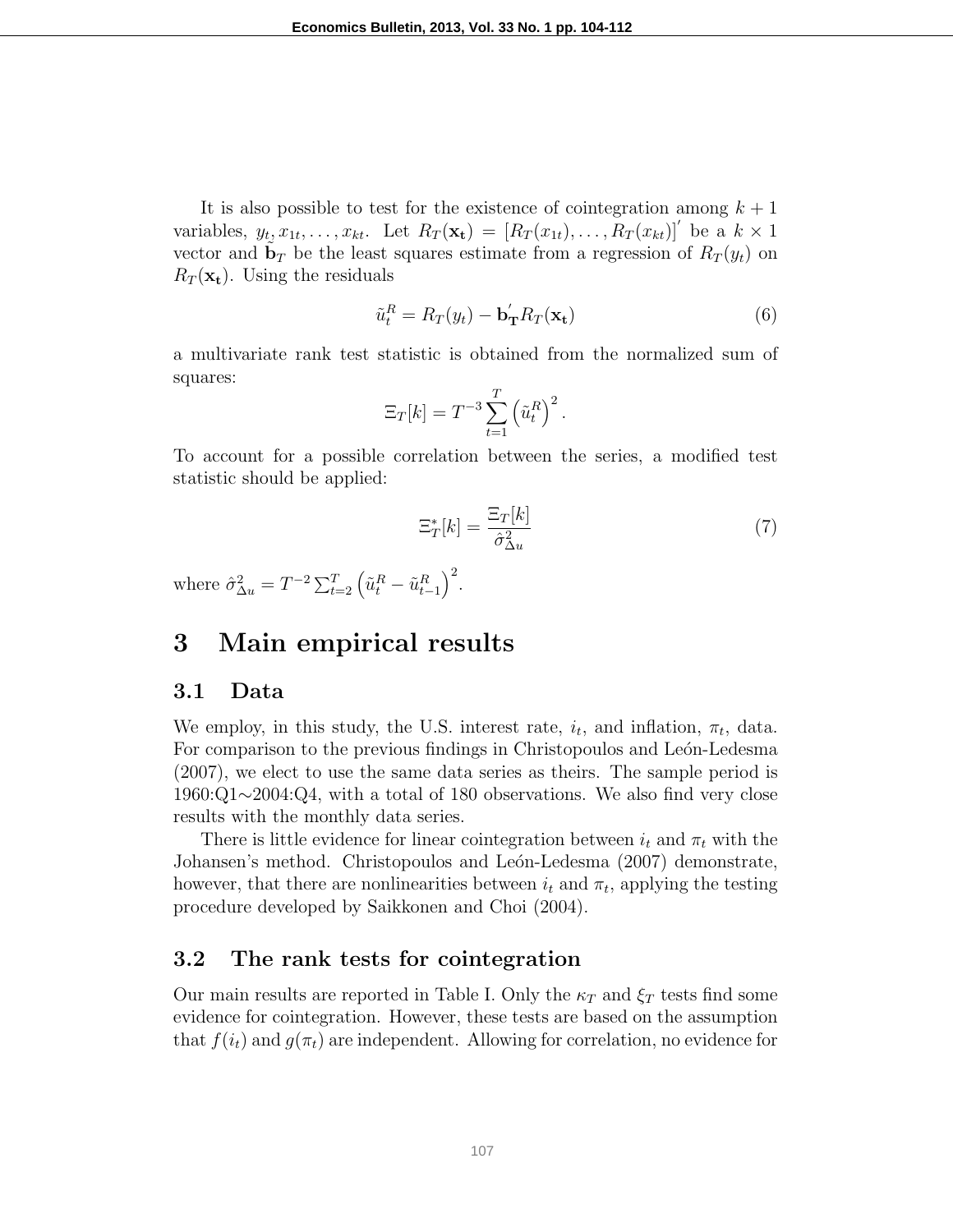cointegration is detected from other tests. In fact, none of the test statistics is significant even at the 10% significance level. In summary, the rank tests find no evidence for cointegration, linear or nonlinear. This is quite a different finding from that of Christopoulos and León-Ledesma (2007).

| Table I: Rank tests for cointegration between U.S. interest rate and inflation |   |            |                                                                      |              |                   |               |                      |              |
|--------------------------------------------------------------------------------|---|------------|----------------------------------------------------------------------|--------------|-------------------|---------------|----------------------|--------------|
| data.                                                                          |   |            |                                                                      |              |                   |               |                      |              |
| frequency                                                                      | T | $\kappa_T$ | $\mathcal{E}_{T}$                                                    | $\kappa_T^*$ | $\mathcal{E}_T^*$ | $\kappa^{**}$ | $\mathcal{E}_T^{**}$ | $\Xi^*_T[1]$ |
| quarter                                                                        |   |            | $\overline{180}$ 0.6111* 0.0393** 0.5145 0.0278 0.5241 0.0327 0.0288 |              |                   |               |                      |              |
| month                                                                          |   |            | 358  0.6676  0.0508*  0.5349  0.0326  0.5355  0.0339  0.0347         |              |                   |               |                      |              |

\* [\*\*] indicates that the test statistic is significant at the  $10\%$  [5%] significance level.

#### 3.3 Simulation results on the power of the rank tests

To understand the differences in the test results between the methods of Saikkonen and Choi (2004) and Breitung (2001) applied to the same data series, we decided to run some simulations. Specifically, we employ the estimation results in Christopoulos and León-Ledesma (2007) for logistic smooth transition regression [LSTR] and exponential smooth transition regression [ESTR] models as the nonlinear data generating process [DGP], and assess the performance of the Breitung (2001) tests applied to the models.

The following relation is considered:

$$
i_t = \alpha + \beta_1 \pi_t + \beta_2 F(\pi_t; \gamma; c) + \varepsilon_t,\tag{8}
$$

where  $\varepsilon_t \sim N(0, 1)$ . The most popular choices for F are the logistic and exponential smoothing transition functions:

$$
F(\pi_t; \gamma; c) = \frac{1}{1 + e^{-\gamma(\pi_t - c)}}\tag{9}
$$

and

$$
F(\pi_t; \gamma; c) = 1 - e^{-\gamma(\pi_t - c)^2}
$$
\n(10)

where  $\gamma > 0$  and c is the threshold. The nonlinear model (8) with the transition function (9) or (10) will be called  $LSTR$  or  $ESTR$ , respectively.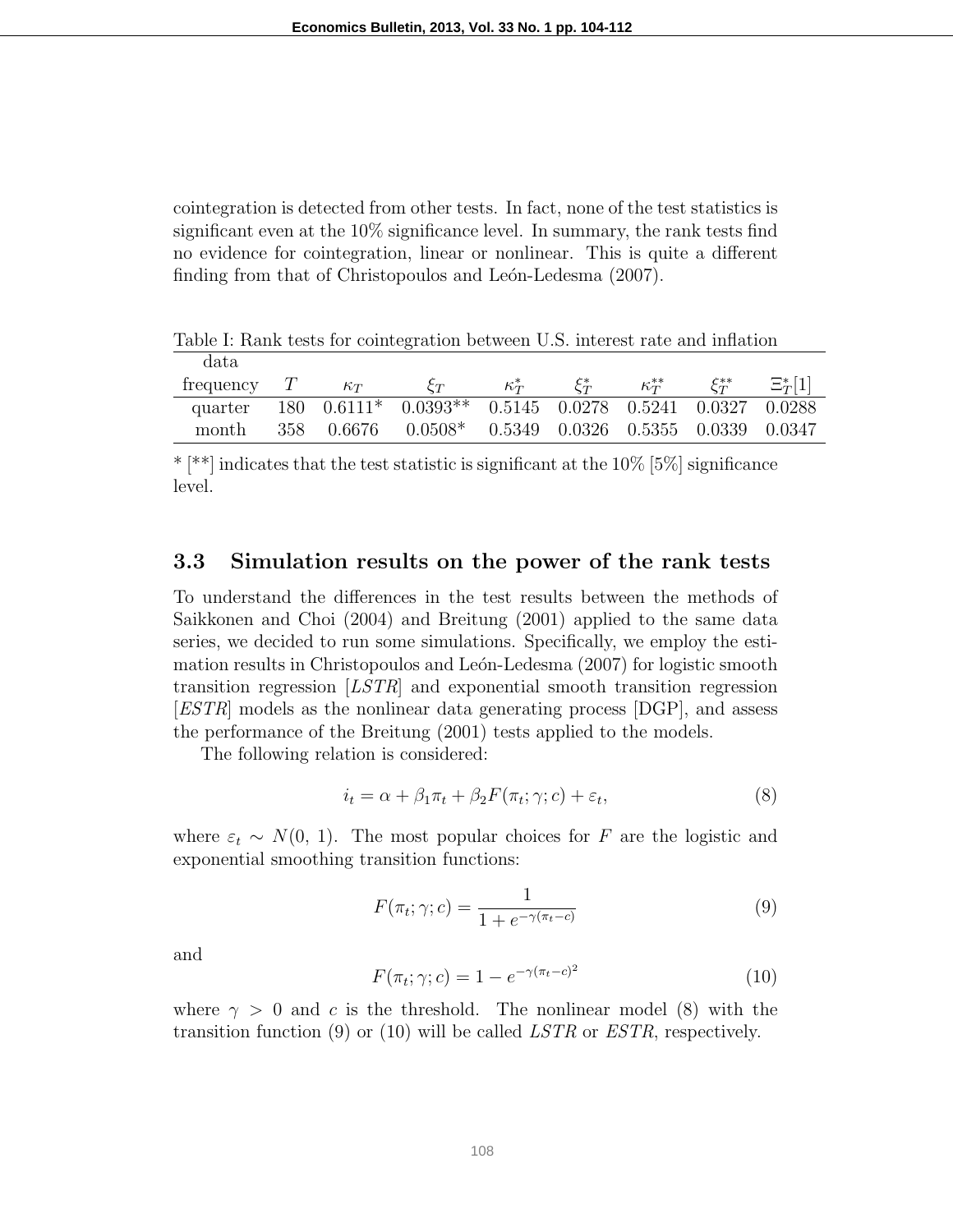We conduct three different sets of simulations. In first simulations, either the LSTR or ESTR model is assumed to be the DGP for the whole 180 observations. In the second set of simulations, we assume that for the initial sample period ending at 1978:Q4, the  $ESTR$  model is the DGP, whereas for the remaining sample period starting at 1979:Q1, the LSTR model is the DGP. Therefore, the DGP is a mixture of the two *STR* models. The two sub-samples contain 76 and 104 observations, respectively. The division of the sample period into two sub-samples is intended to reflect the changes in the monetary policies during the Volcker era. According to Christopoulos and León-Ledesma  $(2007)$ , the mixture model is the most plausible one for the U.S. data. In the final set of simulations, we also employ a mixture model with the LSTR model for the first sub-sample and the ESTR model for the second sub-sample.

The parameter values employed in simulating the nonlinear  $STR$  models are listed in Table II. They are the two-step Gauss-Newton estimates from Saikkonen and Choi (2004). We also assume that  $\pi_t$  is a random walk:

$$
\pi_t = \pi_{t-1} + \eta_t,
$$

where  $\eta_t \sim N(0, 1)$ . The total number of simulations is 10,000.

|       |  | model T $\alpha$ $\beta_1$ $\beta_2$ $\gamma$ c |  |
|-------|--|-------------------------------------------------|--|
|       |  | LSTR 180 1.430 1.182 -0.402 2.855 5.567         |  |
|       |  | ESTR 180 2.113 1.202 -0.461 1.564 4.062         |  |
|       |  | ESTR 76 2.735 0.582 -0.147 0.037 5.857          |  |
| LSTR. |  | 104 2.701 0.350 0.762 5.070 3.121               |  |
|       |  | LSTR 76 2.081 0.768 -0.376 0.434 7.310          |  |
|       |  | ESTR 104 1.765 1.482 -0.574 1.331 4.168         |  |

Table II: Parameter values employed in simulations

First, we discuss the simulation results for the whole sample period with either the LSTR or ESTR model, as reported in the first two rows of Table III. All of the rank tests strongly reject the null hypothesis of no cointegration. Second, similar results are also found from the mixture of STR models, as reported in the last two rows of Table III. Even though the power of the tests is lowered slightly, the rank tests still possess high power for the mixture STR models. Finally, we conduct additional simulations with more observations.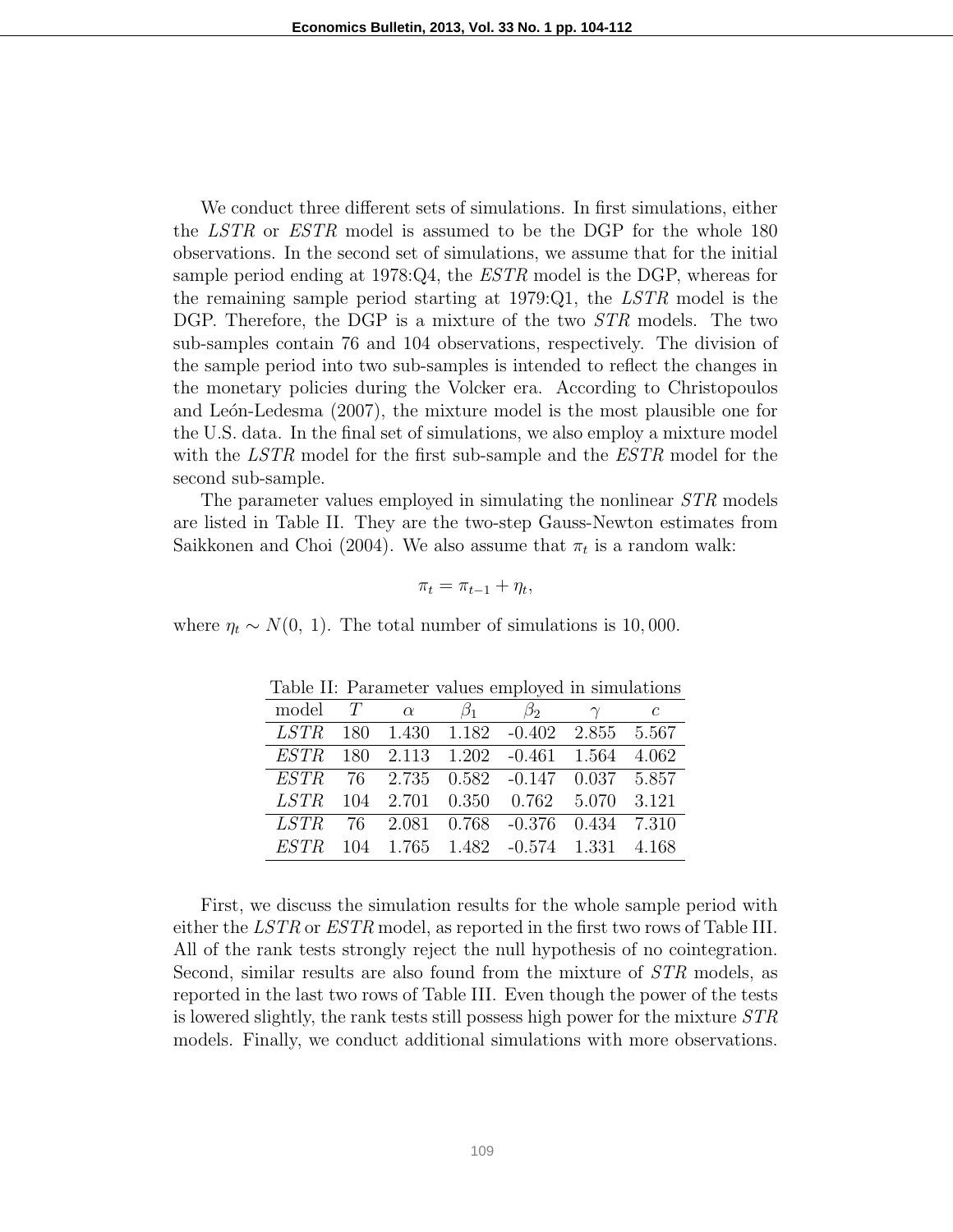As expected, the power of the tests increases, indicating the consistency of the tests. Because the simulation results are rather intuitive, we do not report them here to save space.

| Table III: Power of the rank tests against nonlinear models |      |            |                                                         |                      |  |                           |              |              |
|-------------------------------------------------------------|------|------------|---------------------------------------------------------|----------------------|--|---------------------------|--------------|--------------|
| model                                                       | T    | $\kappa_T$ |                                                         | $\xi_T$ $\kappa_T^*$ |  | $\xi_T^*$ $\kappa_T^{**}$ | $\xi_T^{**}$ | $\Xi^*_T[1]$ |
| <i>LSTR</i>                                                 | 180- |            | $0.925$ $0.975$ $1.000$ $1.000$ $1.000$ $1.000$ $1.000$ |                      |  |                           |              |              |
| ESTR                                                        |      |            | $0.947$ $0.987$ $1.000$ $1.000$ $1.000$ $1.000$ $1.000$ |                      |  |                           |              |              |
| ESTR+LSTR 76+104 0.821 0.839 0.926 0.940 0.907 0.894 0.949  |      |            |                                                         |                      |  |                           |              |              |
| LSTR+ESTR 76+104 0.776 0.871 0.971 0.994 0.964 0.986 0.995  |      |            |                                                         |                      |  |                           |              |              |

The rejection rates of the null hypothesis of no cointegration are reported.

Overall, the Breitung's (2001) rank tests have good power against the LSTR and ESTR models for the U.S. data. The test results in Table I cannot be attributed to the possibly low power of the rank tests against the nonlinear models. Our test results are very different from the current consensus that the U.S. interest rate and inflation are nonlinearly cointegrated, if not linearly. We find herein no evidence for nonlinear cointegration.

### 4 Concluding remarks

Recent advances in nonlinear cointegration analysis find evidence for a nonlinear long-run relation between the U.S. interest rate and inflation. In this study, we reach a conclusion that conflicts with the consensus view with the Breitung's (2001) rank tests. We also demonstrate, via simulations, that the tests possess excellent power for the plausible nonlinear models for the U.S. data. The evidence for nonlinearity in the long-run relation between the U.S. interest rate and inflation is not overwhelming and more study in this area will be required.

# References

Breitung, J. (200) "Rank tests for nonlinear cointegration" *Journal of Busi*ness and Economic Statistics 19, 331-340.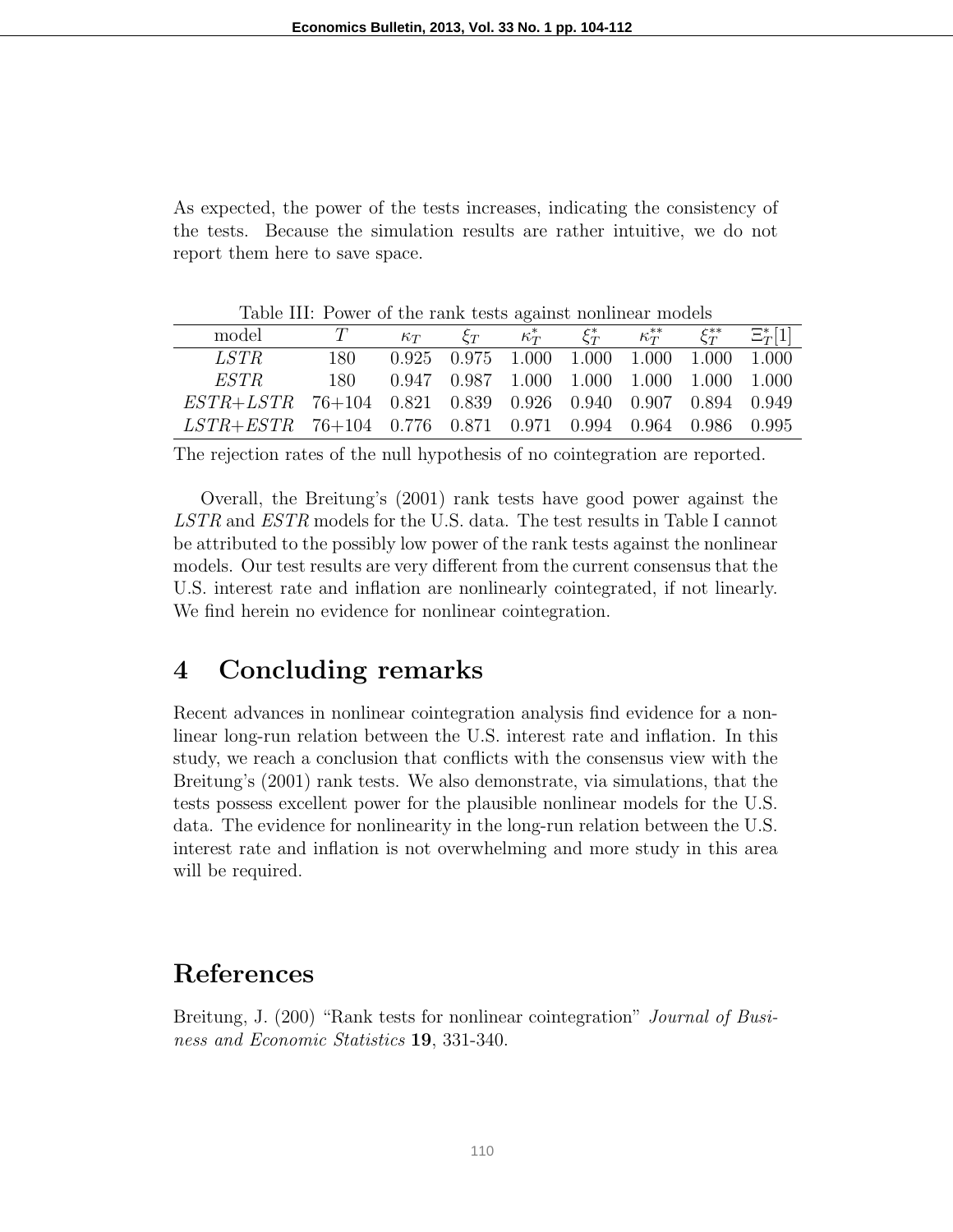Christopoulos, D.K. and M.A. León-Ledesma (2007) "A Long-run nonlinear approach to the Fisher effect" Journal of Money, Credit, and Banking 39, 543-559.

Karlsen, H.A., T. Myklebust, and D. Tjøstheim (2007) "Nonparametric estimation in a nonlinear cointegration model" Annals of Statistics 35, 252-299.

Saikkonen, P. and I. Choi (2004) "Cointegrating smooth transition regression" Econometric Theory 20, 301-340.

Wang, Q. and P.C.B. Phillips (2009) "Structural nonparametric cointegrating regression" Econometrica 77, 1901-1948.